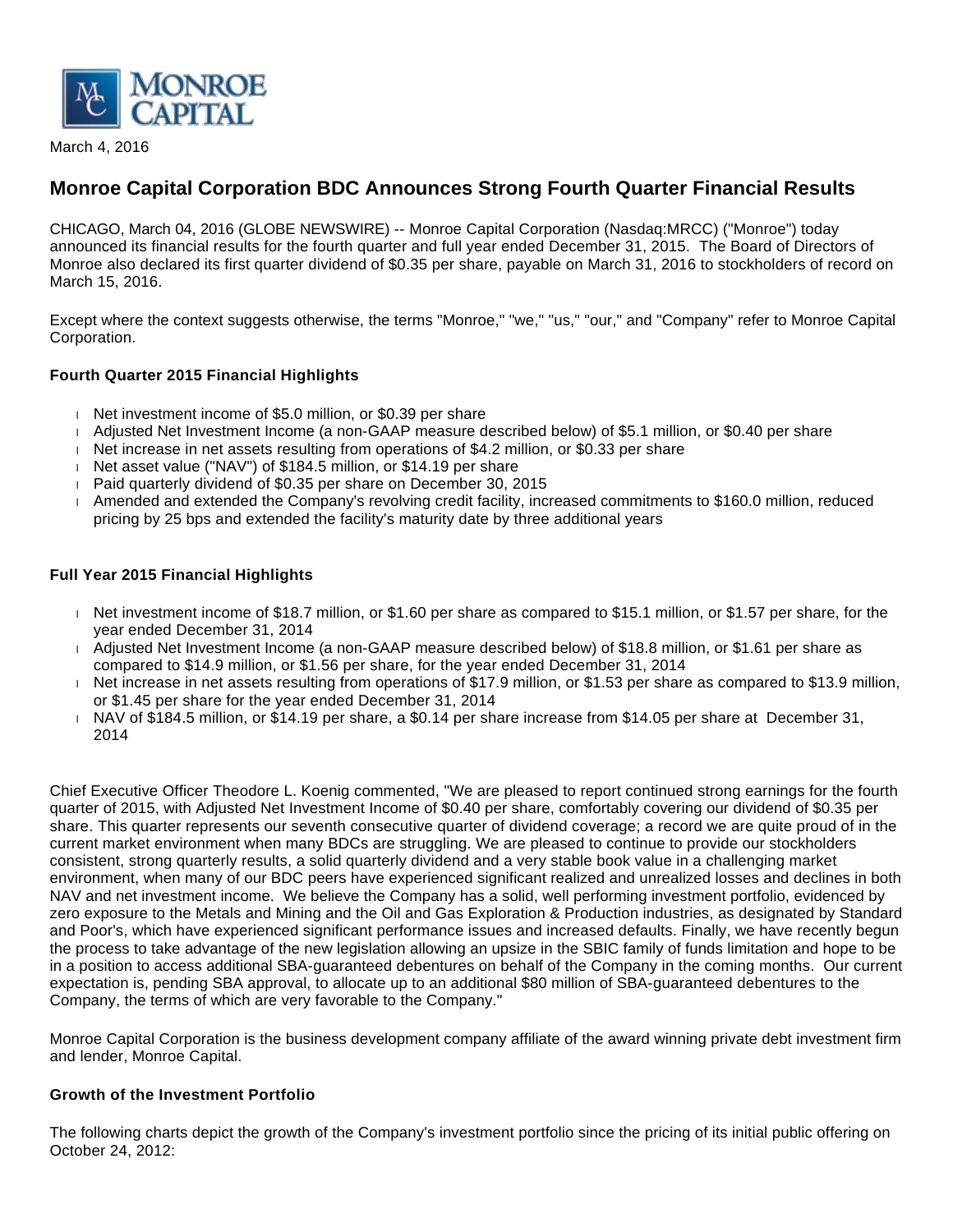[http://www.globenewswire.com/NewsRoom/AttachmentNg/72003b91-0771-46d4-a6a4-9d1df545378d](http://www.globenewswire.com/Tracker?data=WqPwwzzA7y7WGAXD9E3KNIc2urjt9wD_epbUFf8s6EQ5rP8G3Ilj7SVIXJ39QcA_JiqaZCz_oPHNdqPQJjs80jCXzsk4NrOcDtJrBQC8PwOIPceU0evDmeilR8EWSYWqBsnL9DqKsKAT60NiiP8XbdBJzUmoNg_pne5X6Tu8GU2aR8PxxlGL-GrjgyNvCRHBFP1nY5OjZTEExoriRX0rbDfq8gfvHhtGKaL9VAdwD-bBJRDKV0OB6D6VM7zXvcH8k1Db2qZOIVJwC6uctjOudg==)

#### **Selected Financial Highlights**

(in thousands, except per share data)

|                                                                |     | December 31, 2015 September 30, 2015 |             |         |  |  |
|----------------------------------------------------------------|-----|--------------------------------------|-------------|---------|--|--|
| <b>Consolidated Statements of Assets and Liabilities data:</b> |     | (audited)                            | (unaudited) |         |  |  |
| Investments, at fair value                                     |     | 341.091                              |             | 329.731 |  |  |
| Total assets                                                   | S   | 360,879                              | -S          | 343.504 |  |  |
| Net asset value                                                | \$  | 184.535                              | -S          | 179.868 |  |  |
| Net asset value per share                                      | \$. | 14.19                                | ß.          | 14.21   |  |  |

|                                                       | For the quarter ended |        |                                      |       |  |  |  |  |
|-------------------------------------------------------|-----------------------|--------|--------------------------------------|-------|--|--|--|--|
|                                                       |                       |        | December 31, 2015 September 30, 2015 |       |  |  |  |  |
| <b>Consolidated Statements of Operations data:</b>    | (unaudited)           |        |                                      |       |  |  |  |  |
| Net investment income                                 | S                     | 5,005  | \$                                   | 4,498 |  |  |  |  |
| Adjusted net investment income (1)                    | \$                    | 5.085  | \$                                   | 4,498 |  |  |  |  |
| Net gain (loss) on investments and secured borrowings | \$                    | (793)  | \$                                   | 242   |  |  |  |  |
| Net increase in net assets resulting from operations  | \$                    | 4.212  | \$                                   | 4,740 |  |  |  |  |
| Per share data:                                       |                       |        |                                      |       |  |  |  |  |
| Net investment income                                 | S                     | 0.39   | \$                                   | 0.36  |  |  |  |  |
| Adjusted net investment income (1)                    | S.                    | 0.40   | \$                                   | 0.36  |  |  |  |  |
| Net gain (loss) on investments and secured borrowings | S                     | (0.06) | \$                                   | 0.02  |  |  |  |  |
| Net increase in net assets resulting from operations  |                       | 0.33   | \$                                   | 0.38  |  |  |  |  |

\_\_\_\_\_\_\_\_\_ (1) See Non-GAAP Financial Measure — Adjusted Net Investment Income below for a detailed description of this non-GAAP measure and a reconciliation from net investment income to Adjusted Net Investment Income. The Company uses this non-GAAP financial measure internally in analyzing financial results and believes that this non-GAAP financial measure is useful to investors as an additional tool to evaluate ongoing results and trends for the Company.

#### **Portfolio Review**

The Company had debt and equity investments in 55 portfolio companies, with a total fair value of \$341.1 million, as of December 31, 2015 as compared to debt and equity investments in 55 portfolio companies, with a total fair value of \$329.7 million, as of September 30, 2015. The Company's portfolio consists primarily of first lien loans, representing 75.9% of the portfolio as of December 31, 2015 and 77.5% of the portfolio as of September 30, 2015. As of December 31, 2015, the weighted average contractual yield on the Company's investments was 10.3% and the effective yield was 10.6% as compared to the weighted average contractual yield of 10.5% and effective yield of 10.7% as of September 30, 2015.

#### **Financial Review**

#### Results of Operations: Fourth Quarter 2015

Net investment income for the quarter ended December 31, 2015 totaled \$5.0 million, or \$0.39 per share, compared to \$4.5 million, or \$0.36 per share, for the quarter ended September 30, 2015. Adjusted Net Investment Income was \$5.1 million, or \$0.40 per share, for the quarter ended December 31, 2015, compared to \$4.5 million, or \$0.36 per share, for the quarter ended September 30, 2015. The increase in Adjusted Net Investment Income was primarily driven by an increase in interest and dividend income, partially offset by an increase in expenses. The Company believes that Adjusted Net Investment Income is a consistent measure of the Company's earnings - see Non-GAAP Financial Measure - Adjusted Net Investment Income discussion below. The Company's investment income increased by \$0.06 per share during the fourth quarter, driven primarily by increase in the size of the investment portfolio and an increase in dividend income. The increase in the Company's expenses during the quarter is driven by increases in interest expense as a result of higher average borrowings on the Company's revolving credit facility and increases in base management fees, both as a result of the increase in the size of the investment portfolio.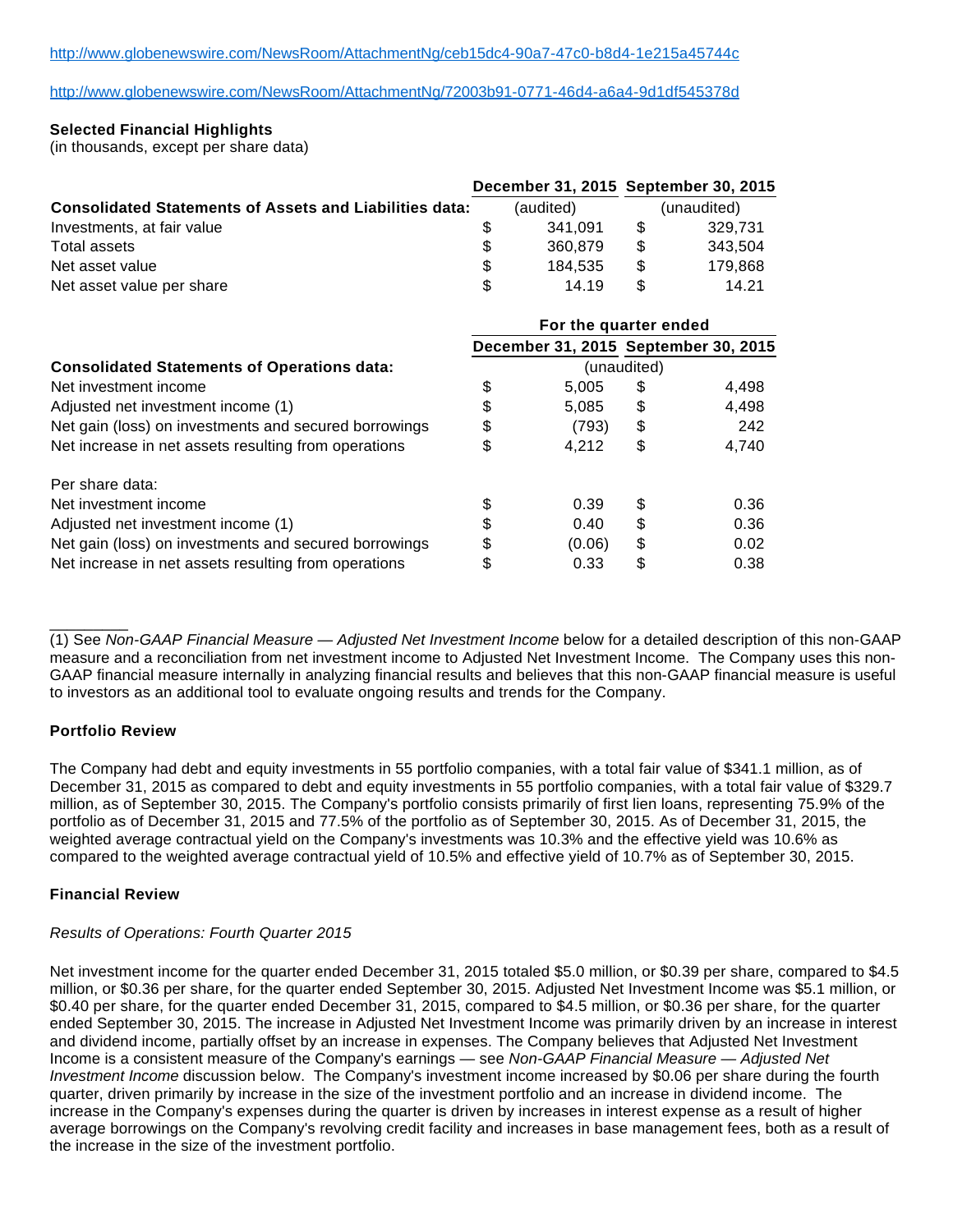Net gain (loss) on investments and secured borrowings was (\$0.8) million for the quarter ended December 31, 2015, compared to \$0.2 million for the quarter ended September 30, 2015. The net loss on investments and secured borrowings during the quarter ended December 31, 2015 was primarily the result of net unrealized mark-to-market losses on investments in the portfolio, due in part to market conditions. These net unrealized mark-to-market losses were partially offset by a realized gain on an equity position during the quarter.

Net increase in net assets resulting from operations was \$4.2 million, or \$0.33 per share, for the quarter ended December 31, 2015, compared to \$4.7 million, or \$0.38 per share, for the quarter ended September 30, 2015. This decrease is primarily the result of increased net mark-to-market declines on the portfolio during the quarter, due in part to market conditions. These net unrealized mark-to-market declines were partially offset by an increase in net investment income. The Company's NAV decreased very slightly on a per share basis to \$14.19 per share at December 31, 2015 from \$14.21 per share at September 30, 2015.

### Results of Operations: Full Year 2015

Net investment income for the year ended December 31, 2015 totaled \$18.7 million, or \$1.60 per share, compared to \$15.1 million, or \$1.57 per share, for the year ended December 31, 2014. Adjusted Net Investment Income was \$18.8 million, or \$1.61 per share, for the year ended December 31, 2015, compared to \$14.9 million, or \$1.56 per share, for the year ended December 31, 2014. On a per share basis, the increase in Adjusted Net Investment Income per share is primarily driven by a \$0.04 per share increase in investment income. The increase in investment income is primarily driven by a \$0.07 per share increase in core investment income (including cash interest, payment-in-kind interest and dividend income), partially offset by a \$0.03 per share decline in prepayment and other fees and paydown gains (losses) during the year.

Net gain (loss) on investments and secured borrowings was (\$0.8) million for the year ended December 31, 2015, compared to (\$1.2) million for the year ended December 31, 2014. During the year ended December 31, 2015, the Company experienced a smaller net mark-to-market decline in the fair market value of the portfolio when compared to the prior year.

Net increase in net assets resulting from operations was \$17.9 million, or \$1.53 per share, for the year ended December 31, 2015, compared to \$13.9 million, or \$1.45 per share, for the year ended December 31, 2014. This increase is primarily the result of increases in net investment income during the year as well as less significant net mark-to-market declines on the portfolio during the year. The Company's NAV increased to \$14.19 per share at December 31, 2015 from \$14.05 per share at December 31, 2014.

#### **Liquidity and Capital Resources**

At December 31, 2015, the Company had \$5.3 million in cash, \$8.6 million in cash at Monroe Capital Corporation SBIC LP ("MRCC SBIC," the Company's wholly-owned SBIC subsidiary), \$123.7 million of total debt outstanding on its revolving credit facility and \$40.0 million in outstanding Small Business Administration ("SBA") debentures. As of December 31, 2015, the Company had \$36.3 million available for additional borrowings on its revolving credit facility and had drawn all of its available SBA-guaranteed debentures.

On December 14, 2015, the Company closed an amendment and extension of its revolving credit facility with ING Capital LLC, as agent. The amended facility included a \$25.0 million increase in the size of the Company's revolver commitments, from \$135.0 million to \$160.0 million, and an expansion of the accordion feature to \$300.0 million to support the Company's future growth. The amended facility immediately reduced pricing by 25 bps to LIBOR plus 3.00% per annum. The amended facility has a five-year maturity, extending the maturity date from December 19, 2017 to December 14, 2020. The amended facility also includes more flexible terms regarding eligible collateral and advance rates against portfolio assets.

#### **SBIC Subsidiary**

As of December 31, 2015, MRCC SBIC had \$20.0 million in regulatory capital and leveragable capital and cash and investments at fair value of \$8.6 million and \$53.7 million, respectively. Additionally, MRCC SBIC had \$40.0 million in SBAguaranteed debentures outstanding.

The SBA historically limited a related group of SBIC's, referred to as a "family of funds," to a maximum of \$225.0 million in total borrowings. On December 18, 2015, this limitation was raised to \$350.0 million in total borrowings. As the Company has other affiliated SBICs already in operation, MRCC SBIC was historically limited to a maximum of \$40.0 million in borrowings. During February 2016, the Company began the process to take advantage of the upsize in the SBA family of funds limitation by submitting an application to the SBA for \$80.0 million in additional SBA-guaranteed debentures. While there is no guarantee that the SBA will grant this request, management believes that MRCC SBIC is a good candidate to receive these SBA-guaranteed debentures, the terms of which are very favorable to the Company.

#### **Non-GAAP Financial Measure — Adjusted Net Investment Income**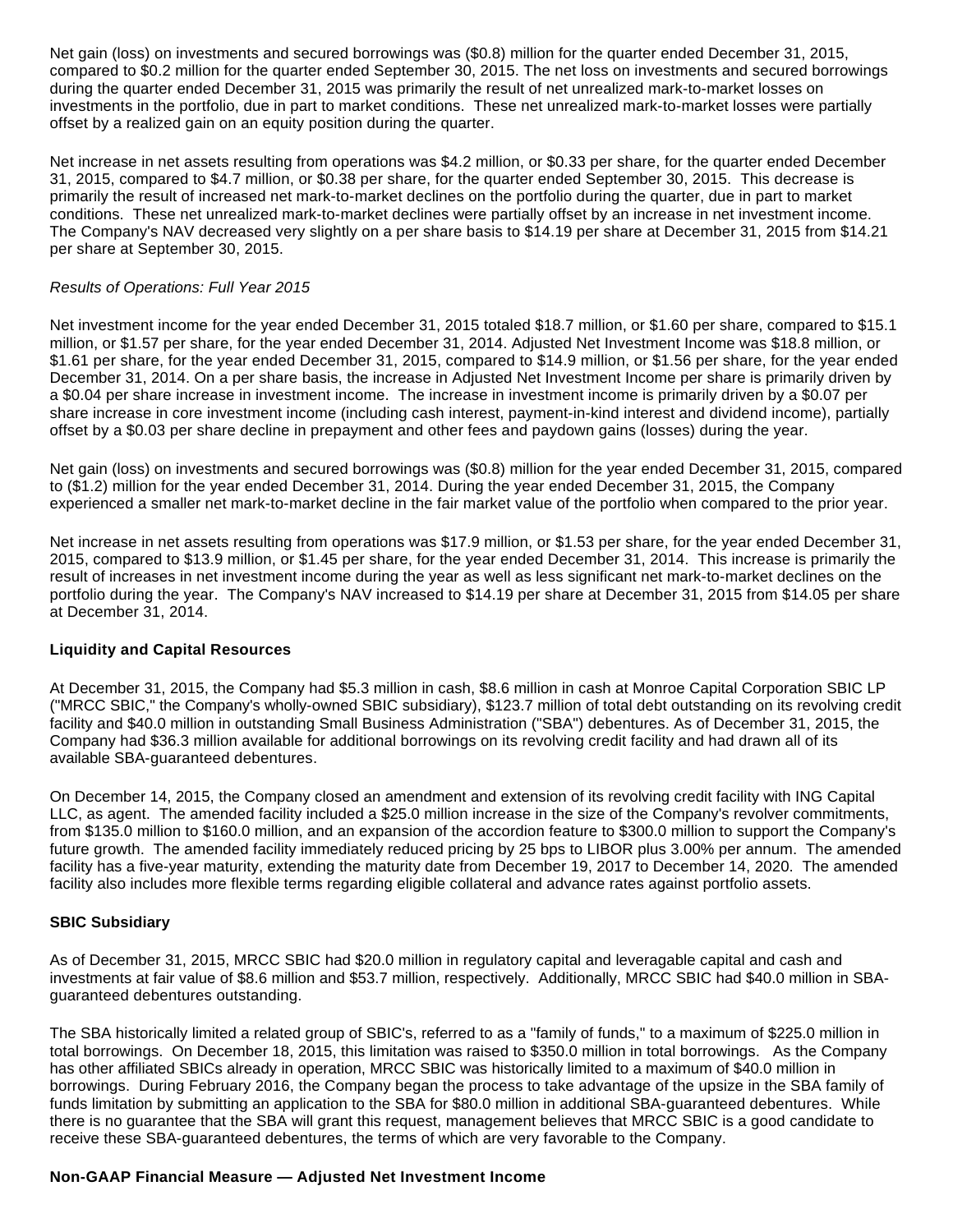On a supplemental basis, the Company discloses Adjusted Net Investment Income (including on a per share basis) which is a financial measure that is calculated and presented on a basis of methodology other than in accordance with generally accepted accounting principles of the United States of America ("non-GAAP"). Adjusted Net Investment Income represents net investment income, excluding the net capital gains incentive fee and excise taxes. The Company uses this non-GAAP financial measure internally in analyzing financial results and believes that this non-GAAP financial measure is useful to investors as an additional tool to evaluate ongoing results and trends for the Company. The management agreement with the Company's advisor provides that a capital gains incentive fee is determined and paid annually with respect to realized capital gains (but not unrealized capital gains) to the extent such realized capital gains exceed realized and unrealized capital losses for such year. Management believes that Adjusted Net Investment Income is a useful indicator of operations exclusive of any net capital gains incentive fee as net investment income does not include gains associated with the capital gains incentive fee.

The following table provides a reconciliation from net investment income (the most comparable GAAP measure) to Adjusted Net Investment Income for the periods presented:

|                                   | For the quarter ended    |        |   |                            |        |                                       |  |                            |  |  |
|-----------------------------------|--------------------------|--------|---|----------------------------|--------|---------------------------------------|--|----------------------------|--|--|
|                                   | <b>December 31, 2015</b> |        |   |                            |        | <b>September 30, 2015</b>             |  |                            |  |  |
|                                   |                          | Amount |   | <b>Per Share</b><br>Amount | Amount |                                       |  | <b>Per Share</b><br>Amount |  |  |
|                                   |                          |        |   |                            |        | (in thousands, except per share data) |  |                            |  |  |
| Net investment income             | \$                       | 5.005  | S | 0.39                       | \$     | 4.498                                 |  | 0.36                       |  |  |
| Net capital gains incentive fee   |                          |        |   |                            |        |                                       |  |                            |  |  |
| Excise taxes                      |                          | 80     |   | 0.01                       |        |                                       |  |                            |  |  |
| Adjusted Net Investment Income \$ |                          | 5,085  | S | 0.40                       |        | 4.498                                 |  | 0.36                       |  |  |

|                                          | For the year ended |                          |   |                            |        |                                       |                          |                            |  |  |
|------------------------------------------|--------------------|--------------------------|---|----------------------------|--------|---------------------------------------|--------------------------|----------------------------|--|--|
|                                          |                    | <b>December 31, 2015</b> |   |                            |        |                                       | <b>December 31, 2014</b> |                            |  |  |
|                                          |                    | Amount                   |   | <b>Per Share</b><br>Amount | Amount |                                       |                          | <b>Per Share</b><br>Amount |  |  |
|                                          |                    |                          |   |                            |        | (in thousands, except per share data) |                          |                            |  |  |
| Net investment income                    |                    | \$18,741                 |   | \$1.60                     |        | \$15,075                              | S                        | 1.57                       |  |  |
| Net capital gains incentive fee          |                    |                          |   |                            |        | (206)                                 |                          | (0.02)                     |  |  |
| Excise taxes $(1)$                       |                    | 80                       |   | 0.01                       |        | 70                                    |                          | 0.01                       |  |  |
| Adjusted Net Investment Income \$ 18,821 |                    |                          | S | 1.61                       | S      | 14.939                                | S                        | 1.56                       |  |  |

#### **Fourth Quarter 2015 Financial Results Conference Call**

\_\_\_\_\_\_\_\_

The Company will host a webcast and conference call to discuss these operating and financial results on Friday, March 4, 2016 at 12:00 pm ET. The webcast will be hosted on a webcast link located in the Investor Relations section of the Company's website at [http://ir.monroebdc.com/events.cfm](http://www.globenewswire.com/Tracker?data=WqPwwzzA7y7WGAXD9E3KNDsFSgrnjv07d7TRnNnFhIt6jRPh03JwbHcg2y-HYY9s8NOgiYKEkBC80nBXAUeRG7ZlVXTzyX-Ib_NBj3ff1DLDbE3Z_q0rUfIsGMME1DmK). To participate in the conference call, please dial (877) 312-8807 approximately 10 minutes prior to the call. Please reference conference ID # 54550833.

For those unable to listen to the live broadcast, the webcast will be available for replay on the Company's website

<sup>(1)</sup> The Company revised the definition of Adjusted Net Investment Income during the fourth quarter of 2015 to exclude excise taxes. As such, Adjusted Net Investment Income for the year ended December 31, 2014 was adjusted from prior disclosure to conform to the revised definition.

Adjusted Net Investment Income may not be comparable to similar measures presented by other companies, as it is a non-GAAP financial measure that is not based on a comprehensive set of accounting rules or principles and therefore may be defined differently by other companies. In addition, Adjusted Net Investment Income should be considered in addition to, not as a substitute for, or superior to, financial measures determined in accordance with GAAP.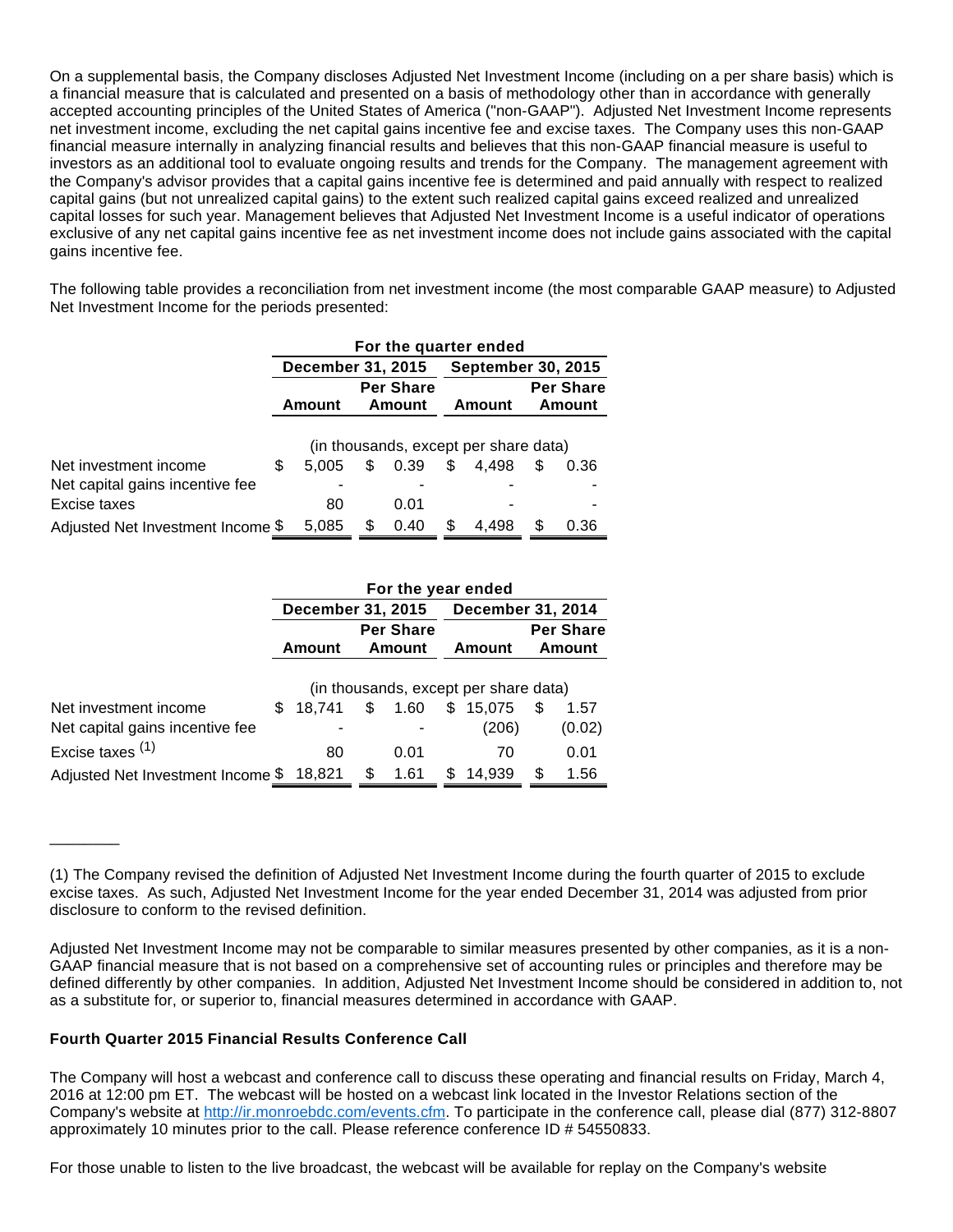approximately two hours after the event.

For a more detailed discussion of the financial and other information included in this press release, please also refer to the Company's Form 10-K for the year ended December 31, 2015 to be filed with the Securities and Exchange Commission ([www.sec.gov\)](http://www.globenewswire.com/Tracker?data=Tdi1pxP377MbcjTUynA4DGOQ1ASYu7rQyY_IlHzngOXJDvzstBbbAMRHOgHFwxQ6jjSbjdtCpR3QrK0-RU49rw==) on March 4, 2016.

## **MONROE CAPITAL CORPORATION CONSOLIDATED STATEMENTS OF ASSETS AND LIABILITIES (in thousands, except per share data)**

|                                                                                                       | 2015 |         | December 31, September 30, December 31,<br>2015 |             | 2014 |                  |
|-------------------------------------------------------------------------------------------------------|------|---------|-------------------------------------------------|-------------|------|------------------|
|                                                                                                       |      |         |                                                 | (unaudited) |      |                  |
| <b>ASSETS</b>                                                                                         |      |         |                                                 |             |      |                  |
| Investments, at fair value:                                                                           |      |         |                                                 |             |      |                  |
| Non-controlled/non-affiliate company investments                                                      | \$   | 295,819 | \$                                              | 286,716     | \$   | 210,318          |
| Non-controlled affiliate company investments                                                          |      | 38,747  |                                                 | 34,656      |      | 16,596           |
| Controlled affiliate company investments                                                              |      | 6,525   |                                                 | 8,359       |      | 6,621            |
| Total investments, at fair value (amortized cost of: \$342,738, \$330,480 and                         |      | 341,091 |                                                 | 329,731     |      |                  |
| \$234,098, respectively)<br>Cash                                                                      |      | 5,278   |                                                 | 4,665       |      | 233,535<br>4,561 |
| Restricted cash                                                                                       |      | 8,588   |                                                 | 4,444       |      | 1,176            |
| Interest receivable                                                                                   |      | 1,606   |                                                 | 1,580       |      | 952              |
| Deferred financing costs, net                                                                         |      | 3,569   |                                                 | 2,603       |      | 2,479            |
| Other assets                                                                                          |      | 747     |                                                 | 481         |      | 882              |
| <b>Total assets</b>                                                                                   |      | 360,879 |                                                 | 343,504     |      | 243,585          |
| <b>LIABILITIES</b>                                                                                    |      |         |                                                 |             |      |                  |
| Revolving credit facility                                                                             |      | 123,700 |                                                 | 116,200     |      | 82,300           |
| SBA debentures payable                                                                                |      | 40,000  |                                                 | 40,000      |      | 20,000           |
| Secured borrowings, at fair value (proceeds of: \$2,535, \$2,935 and                                  |      |         |                                                 |             |      |                  |
| \$4,134, respectively)                                                                                |      | 2,476   |                                                 | 2,843       |      | 4,008            |
| Payable for open trades                                                                               |      | 5,297   |                                                 |             |      |                  |
| Interest payable                                                                                      |      | 577     |                                                 | 386         |      | 244              |
| Management fees payable                                                                               |      | 1,503   |                                                 | 1,371       |      | 1,050            |
| Incentive fees payable                                                                                |      | 1,251   |                                                 | 1,124       |      | 1,140            |
| Accounts payable and accrued expenses                                                                 |      | 1,540   |                                                 | 1,712       |      | 1,105            |
| <b>Total liabilities</b>                                                                              |      | 176,344 |                                                 | 163,636     |      | 109,847          |
| <b>Net assets</b>                                                                                     | \$   | 184,535 | \$                                              | 179,868     | \$   | 133,738          |
| <b>ANALYSIS OF NET ASSETS</b>                                                                         |      |         |                                                 |             |      |                  |
| Common stock, \$0.001 par value, 100,000 shares authorized, 13,008,                                   |      |         |                                                 |             |      |                  |
| 12,661 and 9,518 shares issued and outstanding, respectively                                          | \$   | 13      | \$                                              | 13          | \$   | 10               |
| Capital in excess of par value                                                                        |      | 184,419 |                                                 | 179,410     |      | 134,803          |
| Undistributed net investment income (accumulated distributions in<br>excess of net investment income) |      | 1,692   |                                                 | 1,104       |      | (639)            |
| Accumulated net unrealized appreciation (depreciation) on investments<br>and secured borrowings       |      | (1,589) |                                                 | (659)       |      | (436)            |
| <b>Total net assets</b>                                                                               | \$   | 184,535 | \$                                              | 179,868     | \$   | 133,738          |
| Net asset value per share                                                                             | \$   | 14.19   | \$                                              | 14.21       | \$   | 14.05            |

**MONROE CAPITAL CORPORATION CONSOLIDATED STATEMENTS OF OPERATIONS (in thousands, except per share data)**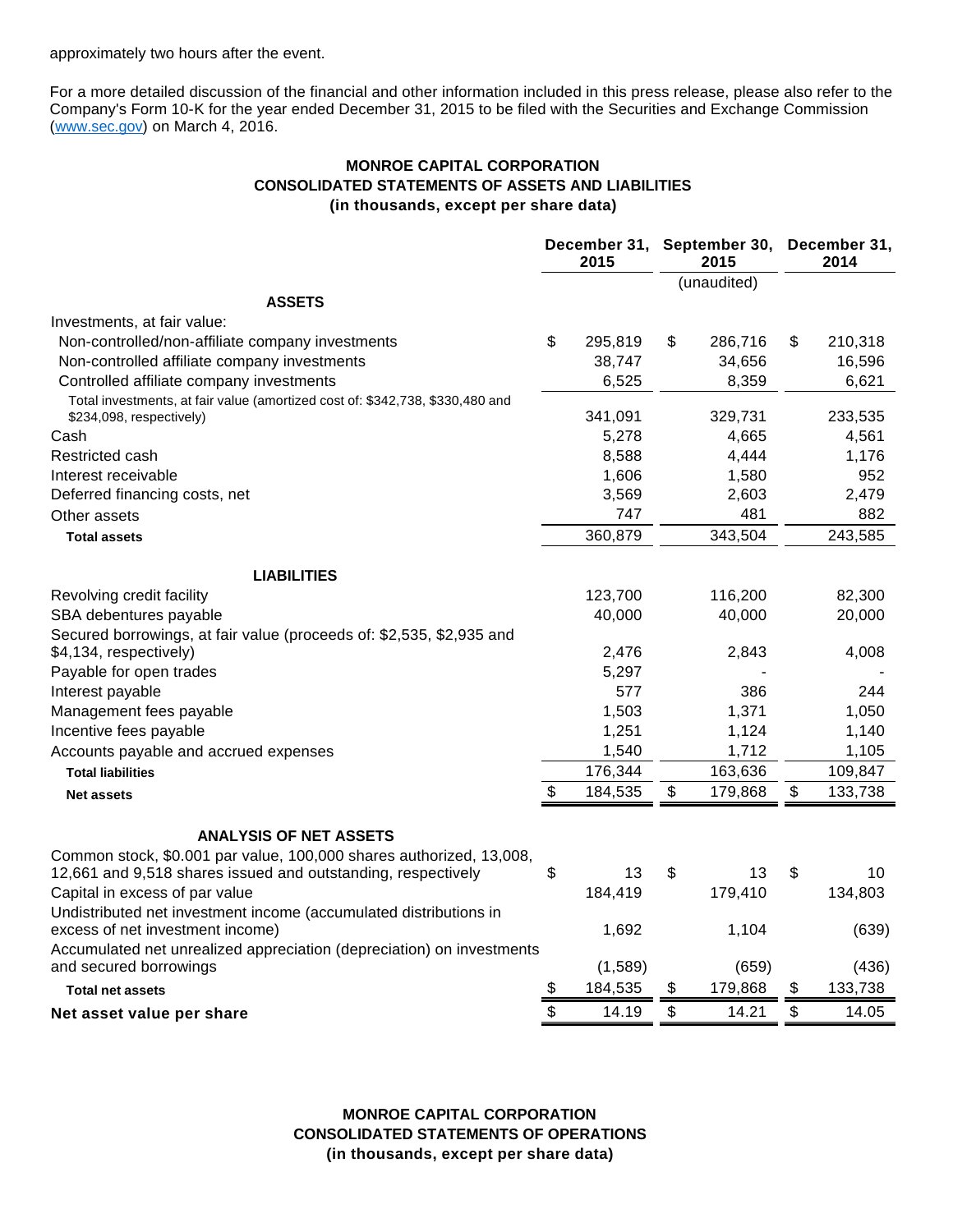|                                                                                       | For the quarter ended |                      |             | For the year ended    |    |                      |           |                      |
|---------------------------------------------------------------------------------------|-----------------------|----------------------|-------------|-----------------------|----|----------------------|-----------|----------------------|
|                                                                                       |                       | December 31,<br>2015 |             | September 30,<br>2015 |    | December 31,<br>2015 |           | December 31,<br>2014 |
|                                                                                       |                       |                      | (unaudited) |                       |    |                      | (audited) |                      |
| Investment income:                                                                    |                       |                      |             |                       |    |                      |           |                      |
| Interest and dividend income:                                                         |                       |                      |             |                       |    |                      |           |                      |
| Non-controlled/non-affiliate company investments                                      | \$                    | 8,386                | \$          | 7,808                 | \$ | 31,898               | \$        | 28,777               |
| Non-controlled affiliate company investments                                          |                       | 1,352                |             | 1,069                 |    | 3,873                |           | 925                  |
| Controlled affiliate company investments                                              |                       | 388                  |             | 295                   |    | 1,127                |           | 211                  |
| <b>Total investment income</b>                                                        |                       | 10,126               |             | 9,172                 |    | 36,898               |           | 29,913               |
| <b>Operating expenses:</b>                                                            |                       |                      |             |                       |    |                      |           |                      |
| Interest and other debt financing expenses                                            |                       | 1,612                |             | 1,434                 |    | 5,400                |           | 4,342                |
| Base management fees                                                                  |                       | 1,503                |             | 1,370                 |    | 5,129                |           | 4,091                |
| Incentive fees                                                                        |                       | 1,251                |             | 1,124                 |    | 4,685                |           | 3,512                |
| <b>Professional fees</b>                                                              |                       | 178                  |             | 226                   |    | 835                  |           | 1,138                |
| Administrative service fees                                                           |                       | 250                  |             | 279                   |    | 1,078                |           | 876                  |
| General and administrative expenses                                                   |                       | 327                  |             | 241                   |    | 1,030                |           | 879                  |
| <b>Total expenses</b>                                                                 |                       | 5,121                |             | 4,674                 |    | 18,157               |           | 14,838               |
| Net investment income                                                                 |                       | 5,005                |             | 4,498                 |    | 18,741               |           | 15,075               |
| Net gain (loss) on investments and secured<br>borrowings:                             |                       |                      |             |                       |    |                      |           |                      |
| Net realized gain (loss) on investments:                                              |                       |                      |             |                       |    |                      |           |                      |
| Non-controlled/non-affiliate company investments                                      |                       | 137                  |             | 167                   |    | 304                  |           | 299                  |
| Net realized gain (loss) on investments                                               |                       | 137                  |             | 167                   |    | 304                  |           | 299                  |
| Net change in unrealized appreciation (depreciation) on<br>investments:               |                       |                      |             |                       |    |                      |           |                      |
| Non-controlled/non-affiliate company investments                                      |                       | (1, 470)             |             | (511)                 |    | (1, 944)             |           | (2, 298)             |
| Non-controlled affiliate company investments                                          |                       | 3,700                |             | 1,904                 |    | 6,585                |           | 524                  |
| Controlled affiliate company investments                                              |                       | (3, 127)             |             | (1, 275)              |    | (5, 726)             |           | 237                  |
| Net change in unrealized appreciation (depreciation)<br>on investments                |                       | (897)                |             | 118                   |    | (1,085)              |           | (1,537)              |
| Net change in unrealized (appreciation) depreciation on<br>secured borrowings         |                       | (33)                 |             | (43)                  |    | (68)                 |           | 72                   |
| Net gain (loss) on investments and secured<br>borrowings                              |                       | (793)                |             | 242                   |    | (849)                |           | (1, 166)             |
| Net increase (decrease) in net assets resulting from<br>operations                    | \$                    | 4,212                | \$          | 4,740                 | \$ | 17,892               | \$        | 13,909               |
|                                                                                       |                       |                      |             |                       |    |                      |           |                      |
| Per common share data:                                                                |                       |                      |             |                       |    |                      |           |                      |
| Net investment income per share - basic and<br>diluted                                | \$                    | 0.39                 | \$          | 0.36                  | \$ | 1.60                 | \$        | 1.57                 |
| Net increase in net assets resulting from<br>operations per share - basic and diluted | \$                    | 0.33                 | \$          | 0.38                  | \$ | 1.53                 | \$        | 1.45                 |
| Weighted average common shares outstanding -<br>basic and diluted                     |                       | 12,861               |             | 12,545                |    | 11,683               |           | 9,596                |

## **Additional Supplemental Information:**

The composition of the Company's investment income was as follows (dollars in thousands):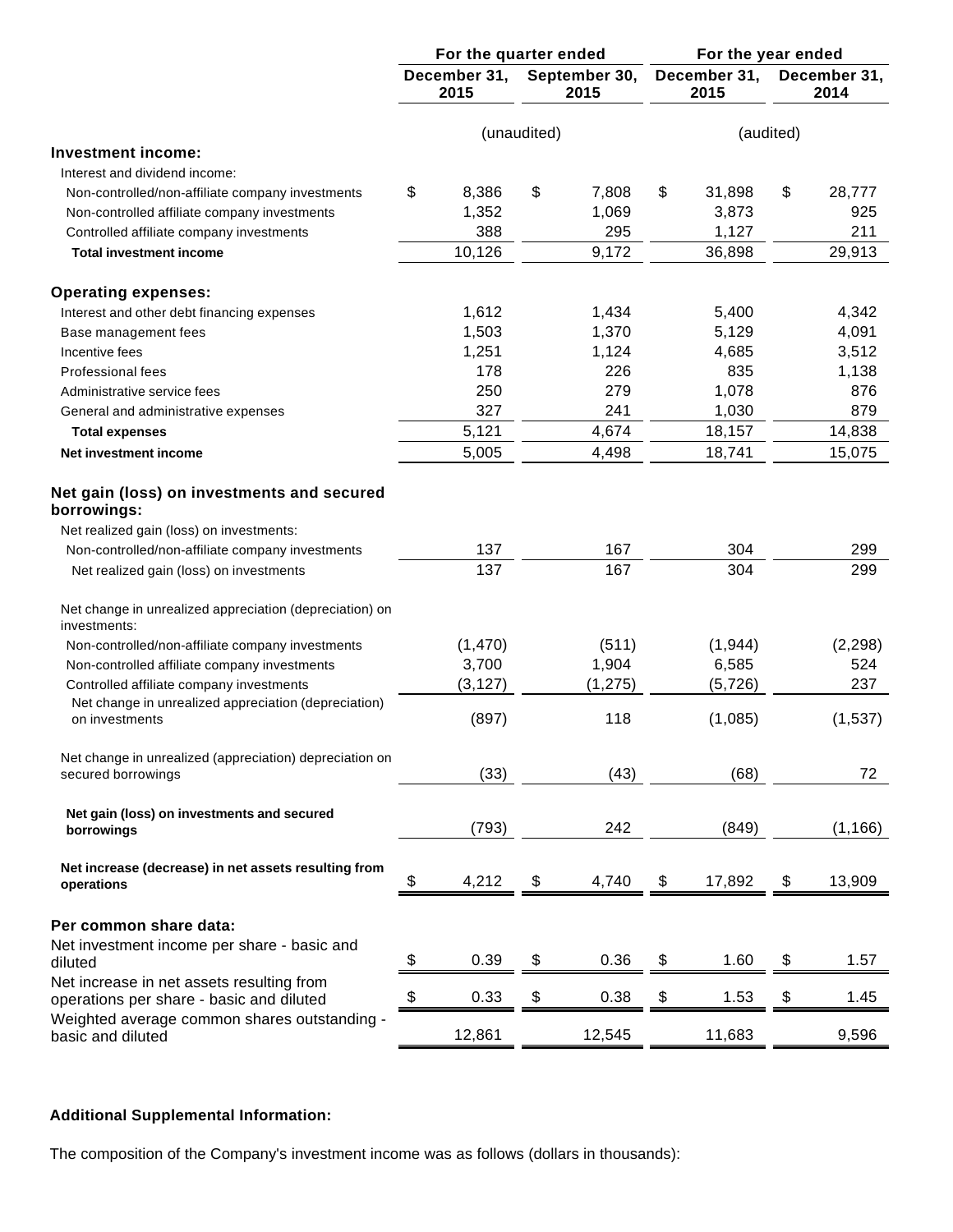|                                            | For the quarter ended |    |                       | For the year ended |                      |                      |        |  |  |
|--------------------------------------------|-----------------------|----|-----------------------|--------------------|----------------------|----------------------|--------|--|--|
|                                            | December 31,<br>2015  |    | September 30,<br>2015 |                    | December 31,<br>2015 | December 31,<br>2014 |        |  |  |
| Interest income                            | \$<br>9.046           | \$ | 8,588                 | \$                 | 32.861               | \$                   | 26,767 |  |  |
| Dividend income                            | 301                   |    |                       |                    | 301                  |                      |        |  |  |
| Fee income                                 | 158                   |    | 117                   |                    | 1.401                |                      | 1,505  |  |  |
| Prepayment gain (loss)                     | 301                   |    | 159                   |                    | 1.230                |                      | 952    |  |  |
| Accretion of discounts and amortization of |                       |    |                       |                    |                      |                      |        |  |  |
| premium                                    | 320                   |    | 308                   |                    | 1,105                |                      | 689    |  |  |
| Total investment income                    | 10.126                | \$ | 9,172                 | \$.                | 36.898               | \$                   | 29,913 |  |  |

The composition of the Company's interest expense and other debt financing expenses was as follows (dollars in thousands):

|                                                     | For the quarter ended |                      |    |                       |    | For the year ended   |                      |       |  |  |
|-----------------------------------------------------|-----------------------|----------------------|----|-----------------------|----|----------------------|----------------------|-------|--|--|
|                                                     |                       | December 31,<br>2015 |    | September 30,<br>2015 |    | December 31,<br>2015 | December 31,<br>2014 |       |  |  |
| Interest expense - credit facility                  | \$                    | 1.039                | \$ | 884                   | \$ | 3,290                | \$                   | 3,183 |  |  |
| Interest expense - SBA debentures                   |                       | 329                  |    | 303                   |    | 1,080                |                      | 161   |  |  |
| Amortization of deferred financing                  |                       |                      |    |                       |    |                      |                      |       |  |  |
| costs                                               |                       | 190                  |    | 185                   |    | 742                  |                      | 576   |  |  |
| Interest expense - secured borrowings               |                       | 42                   |    | 48                    |    | 198                  |                      | 374   |  |  |
| Other                                               |                       | 12                   |    | 14                    |    | 90                   |                      | 48    |  |  |
| Total interest and other debt financing<br>expenses |                       | 1,612                |    | 1.434                 |    | 5,400                |                      | 4,342 |  |  |

#### **ABOUT MONROE CAPITAL CORPORATION**

Monroe Capital Corporation is a publicly-traded specialty finance company that principally invests in senior, unitranche and junior secured debt and, to a lesser extent, unsecured debt and equity investments in middle-market companies. The Company's investment objective is to maximize the total return to its stockholders in the form of current income and capital appreciation. The Company's investment activities are managed by its investment adviser, Monroe Capital BDC Advisors, LLC, which is an investment adviser registered under the Investment Advisers Act of 1940, as amended, and an affiliate of Monroe Capital LLC. To learn more about Monroe Capital Corporation, visit [www.monroebdc.com.](http://www.globenewswire.com/Tracker?data=1heNVwG_b8MFjRFUcVCLkAYyJ4zYBOf_z5BB08WFAXs__1jIeVtlpAqLMhEdhymP1oVgDxWHkXMml4gdoW6WDA==)

#### **ABOUT MONROE CAPITAL LLC**

Monroe Capital LLC is a provider of senior and junior debt and equity co-investments to middle-market companies in the U.S. and Canada. Investment types include unitranche financings, cash flow and enterprise value based loans, asset based loans, acquisition facilities, mezzanine debt, second lien or last-out loans and equity co-investments. Monroe Capital prides itself on its flexible investment approach and its ability to close and fund transactions quickly. Monroe Capital is committed to being a value-added and user-friendly partner to owners, senior management and private equity sponsors. Monroe has been recognized by Global M&A Network as the 2015, 2014 and 2013 Small Middle Markets Lender of the Year; Private Debt Investor as the 2015 Lower Mid-Market Lender of the Year, 2014 Senior Lender of the Year, and the 2013 Unitranche Lender of the Year; and the U.S. Small Business Administration as the 2015 Small Business Investment Company (SBIC) of the Year. To learn more about Monroe Capital LLC, visit [www.monroecap.com.](http://www.globenewswire.com/Tracker?data=1heNVwG_b8MFjRFUcVCLkOAGtOs5U4sP3EMzfpt92XTthsOpYLXv_I7CQYOHe2MAr637VWG9LOCdN4O_mNU19A==)

#### **FORWARD-LOOKING STATEMENTS**

This press release may contain certain forward-looking statements. Any such statements, other than statements of historical fact, are likely to be affected by other unknowable future events and conditions, including elements of the future that are or are not under the Company's control, and that the Company may or may not have considered; accordingly, such statements cannot be guarantees or assurances of any aspect of future performance. Actual developments and results are highly likely to vary materially from these estimates and projections of the future. Such statements speak only as of the time when made, and the Company undertakes no obligation to update any such statement now or in the future.